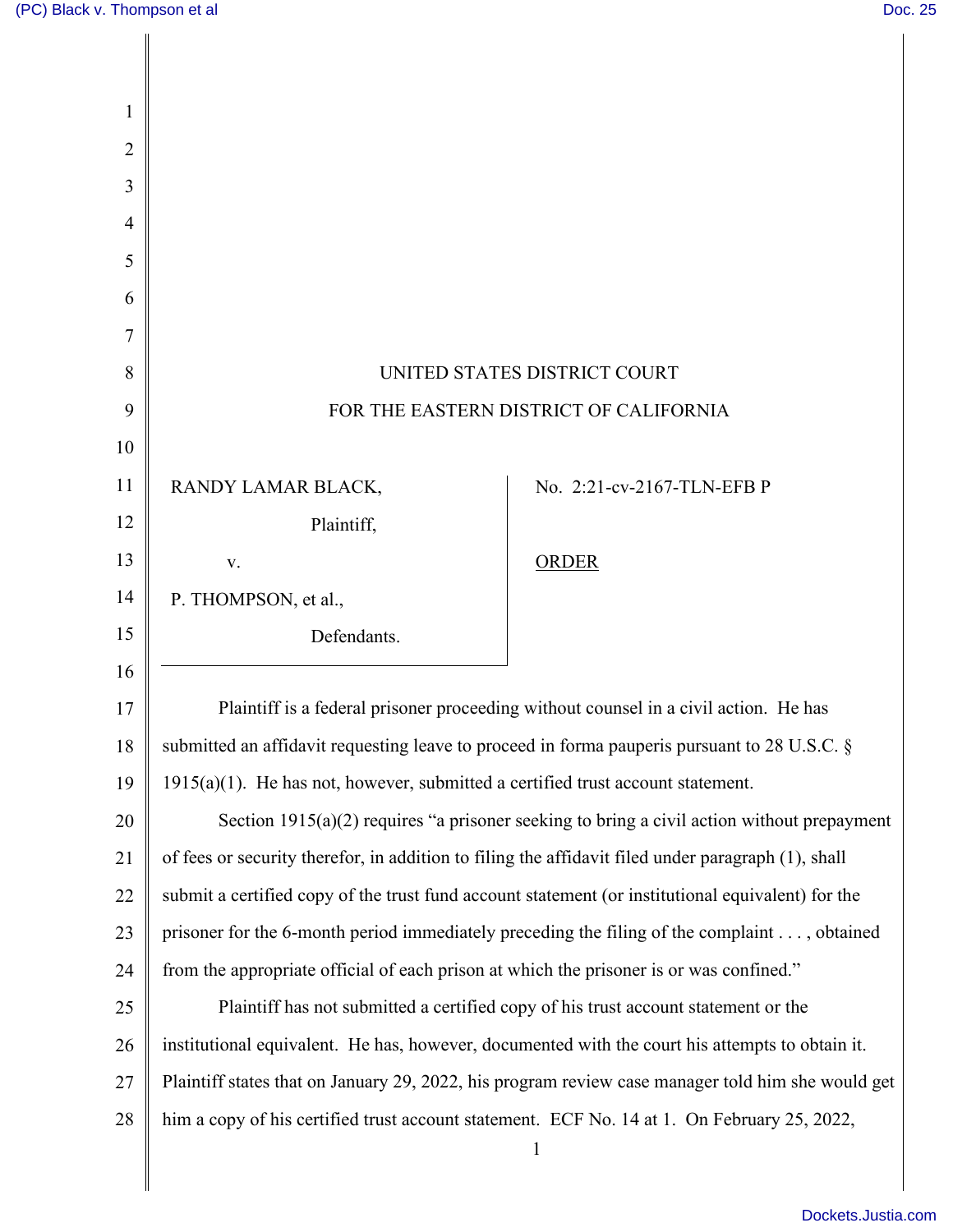1 2 3 4 5 6 7 8 plaintiff wrote to Warden Brewer, stating that he had not been able to obtain a certified trust account statement from his unit team even though he had showed this court's orders to his case manager. ECF No. 16 at 3. According to plaintiff, Warden Brewer responded by instructing plaintiff to utilize the administrative remedy process of the Federal Tort Claims Act. ECF No. 17 at 1. On April 3, 2022, plaintiff wrote to E. Boeber, the acting unit manager, again requesting a certified trust account statement. ECF No. 21 at 2. On April 13, 2022, and again on April 21, 2022, plaintiff notified the court that he had not received a response to this request. ECF Nos. 22 & 23.

9 10 11 12 13 14 15 16 17 18 19 20 21 22 23 24 25 Generally, the court cannot issue an order against individuals who are not parties or are not acting in concert with parties to a suit pending before it. *See Zenith Radio Corp. v. Hazeltine Research, Inc.*, 395 U.S. 100, 112 (1969). The All Writs Act, however, gives federal courts the authority to issue "all writs necessary or appropriate in aid of their respective jurisdictions and agreeable to the usages and principles of law." 28 U.S.C. 1651(a). The United States Supreme Court has authorized the use of the All Writs Act in appropriate circumstances against persons who, "though not parties to the original action or engaged in wrongdoing, are in a position to frustrate the implementation of a court order or the proper administration of justice." *United States v. N.Y. Tel. Co.*, 434 U.S. 159 (1977). Here, the denial of access to plaintiff's trust account statement is frustrating this court's ability to rule on plaintiff's in forma pauperis application. Plaintiff, who declares that he is indigent (ECF No. 9), will be unable to proceed with this action if the officials at Federal Correctional Institute, Herlong do not provide him with the trust account statement (or institutional equivalent) required by 28 U.S.C. § 1915. Accordingly, pursuant to the All Writs Act, Warden Dave Brewer is ordered to file a copy of plaintiff's certified trust account statement as required by required by 28 U.S.C.  $\S$  1915(a)(2), or alternatively, a status report addressing plaintiff's ability to obtain the certified trust account

26 /////

statement.

27 /////

28 /////